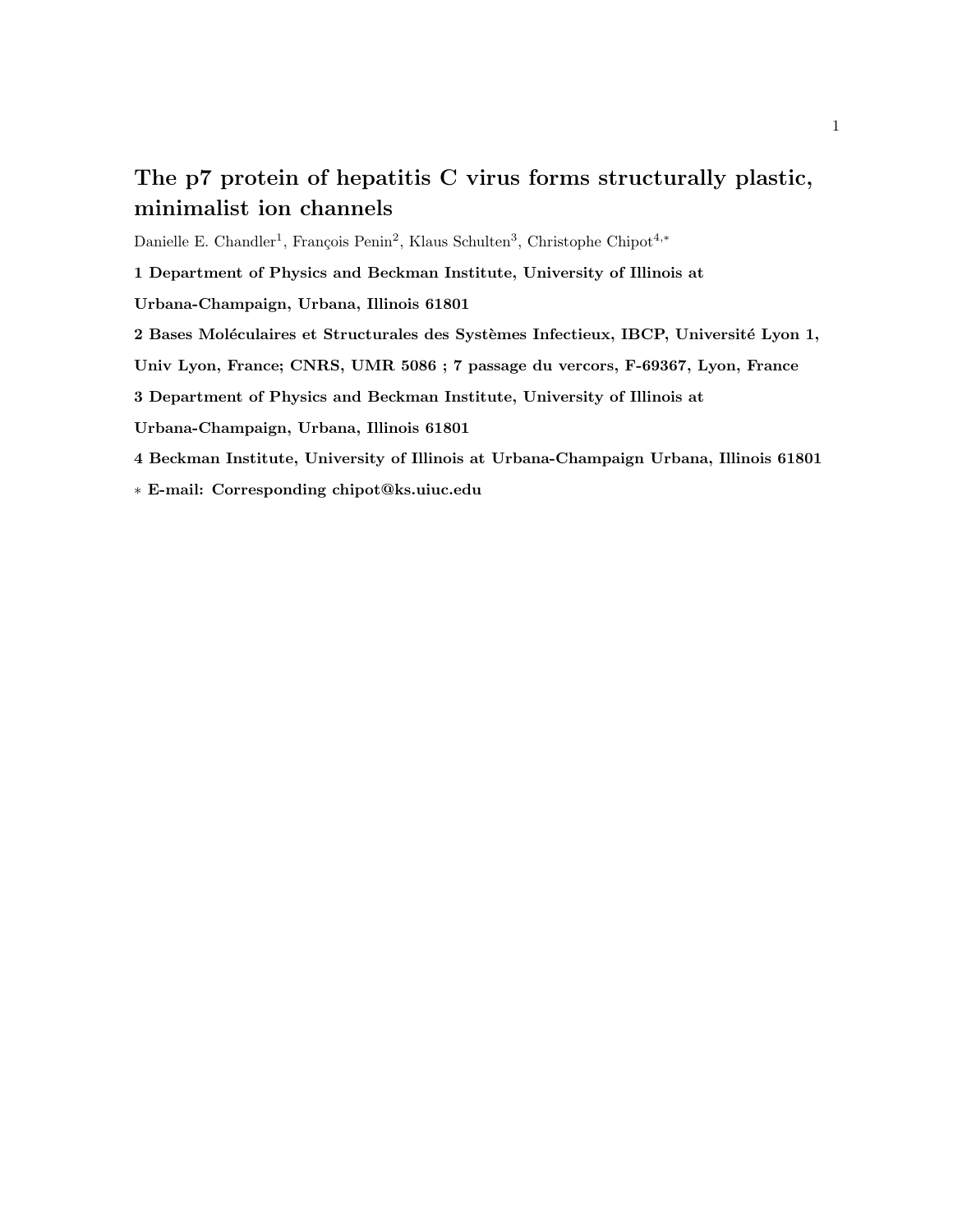

Figure S1. Interaction energies per subunit, averaged over the trajectory. Heptamer B and Hexamer B display lower total interaction energies. The differences in interaction energies between the models is clearly dominated by the van der Waals component.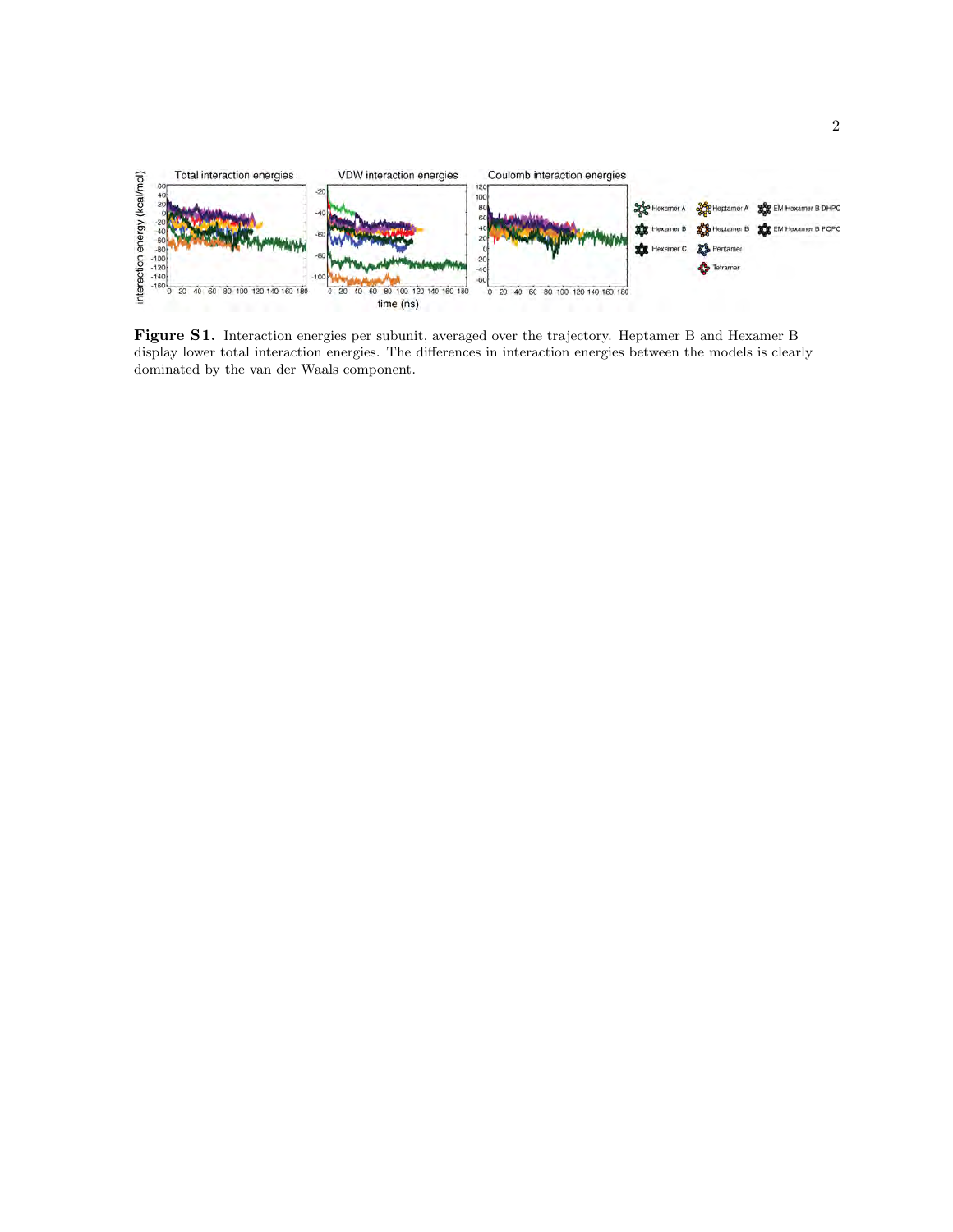

Figure S2. Electrostatic potential maps of (A) Heptamer B (B) Hexamer B before opening of pore (C) Hexamer B after opening of pore. The potential map of Hexamer B before the opening of the central pore shows a barrier between the interior of the pore and the solvent; the maps of Heptamer B and of Hexamer B after the opening of the pore show that the interior of the pore is accessible to solvent.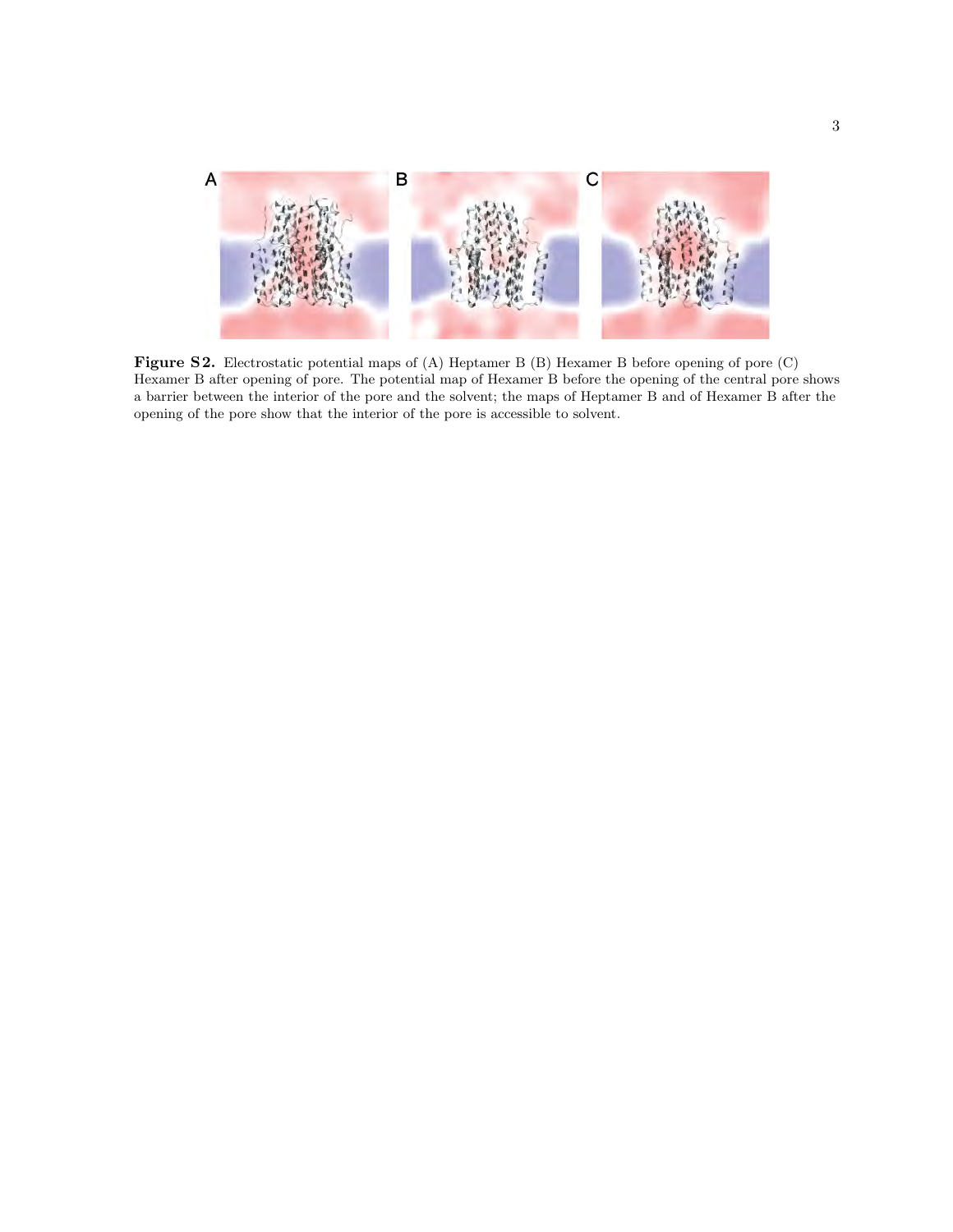

Figure S3. Radial profiles of each of the p7 models, calculated using HOLE. The green and yellow lines mark the positions of F25 and I32, respectively. In the Hexamer C plot, L20 and Y31 are also marked in purple and blue, respectively. In the Hexamer B and Hexamer C plots, the solid black profile represents the model before the opening of the pore, and the dashed gray profile represents the model afterwards.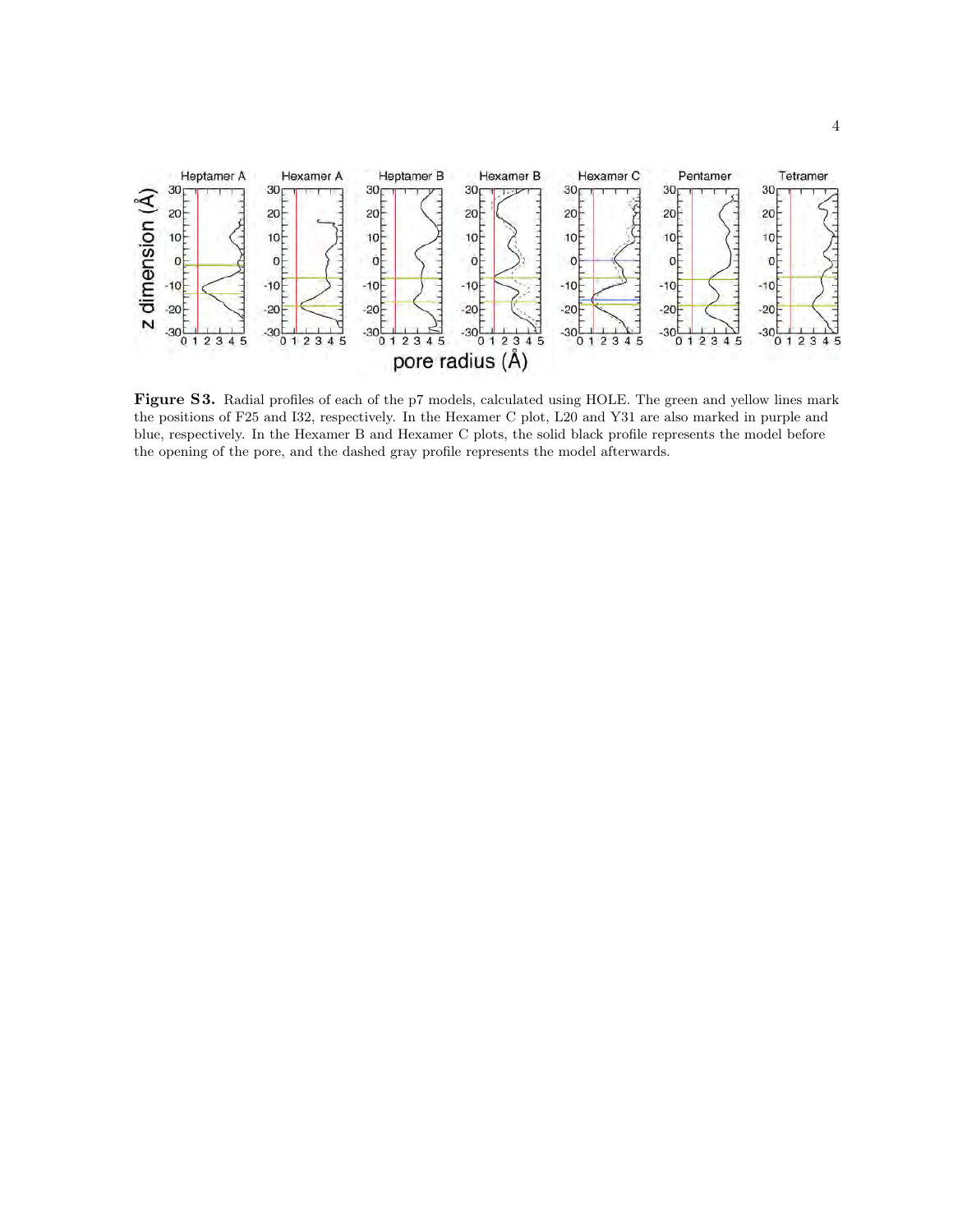

Figure S4. A variety of models obtained by driving the upright Hexamer B model into the 16 Å EM map, as determined by differences in starting conditions (in this case the rotation angle θ about the central axis) and force constants (f and g) used in the MDFF algorithm. It was clear that the model fit best into the map at  $\theta = 30^{\circ}$  but the authors were curious how the method would handle initial configurations that were rotated away from the correct orientation. The force constant f determines the strength of the symmetry constraints, while g determines the strength of the force driving the model into the EM map. The structures obtained from higher force constants tended to be more tilted than those obtained with lower force constants, even when MDFF was applied to the latter for considerably longer times. However, the larger force constants also tended to result in more helical distortion. We chose a model (highlighted above) which we felt represented a compromise between the conflicting goals of achieving a highly-bent corolla-like shape and not introducing excessive distortion.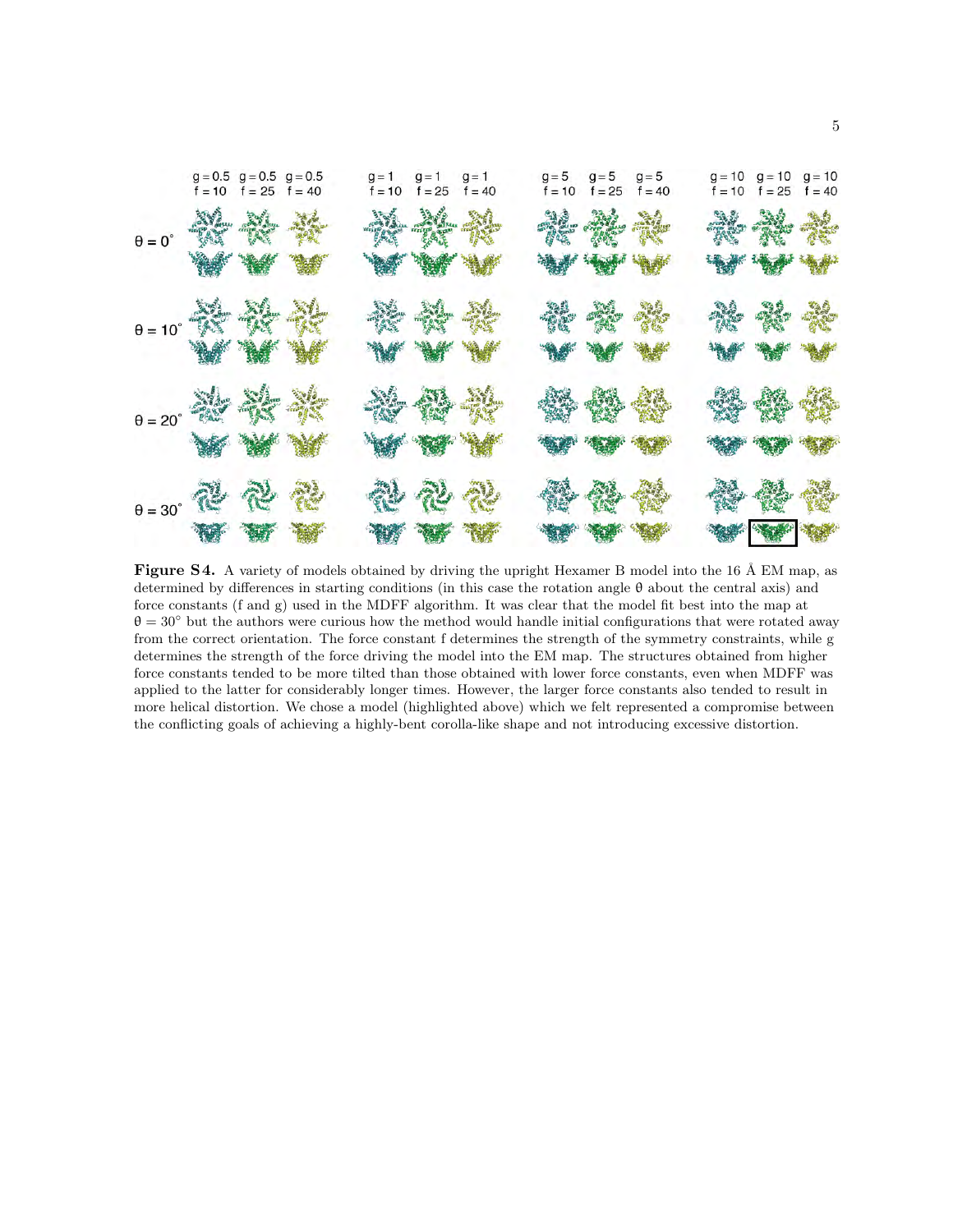

**Figure S5.** Angular distribution for the  $\pi$ - $\pi$  stacking interaction of residues F26 and Y45, and W30 and Y45, for each of the oligomeric p7 models.  $\chi_1$  and  $\chi_2$  are the angles formed by the normal  $n_1$  to the plane of the first aromatic ring and the vector  $u_{12}$  connecting the centroid of the two interacting aromatic rings, and by the normal n<sub>2</sub> to the plane of the second aromatic ring and vector u<sub>12</sub>. Combinations of  $\chi_1$  and  $\chi_2$  of approximately 0 or 180 $\degree$  correspond to  $\pi$ - $\pi$  stacked motifs of the aromatic side chains. The clustering of data points around the four corners of the graph show that the stacking interactions are roughly preserved in the oligomeric models.